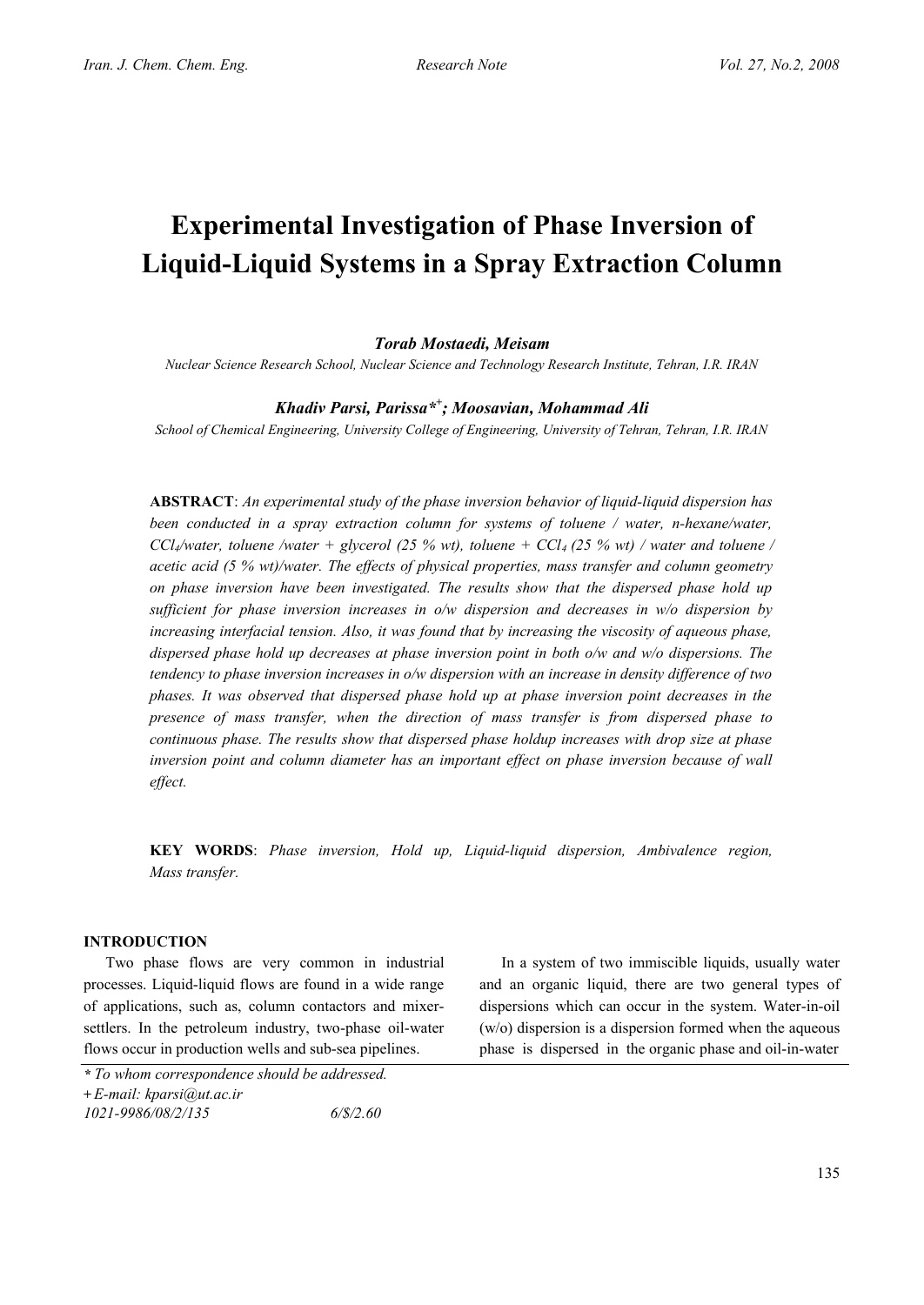(o/w) dispersion is a dispersion formed when the organic phase is dispersed in the aqueous phase.

Phase inversion is the phenomenon whereby an interchange occurs between the phases of a liquid-liquid dispersion: the dispersed phase inverts to become the continuous phase and vice versa under conditions determined by system properties, phase ratio and energy input [1-5]. The point at which phase inversion occurs corresponds to the holdup of the dispersed phase for a systemat which the transition occurs after an infinitesimal change is made to the properties of the system. Although, phase inversion is a spontaneous phenomenon, it was found that when a small amount of the dispersed phase (sufficient to cause inversion eventually) is added to a system already close to inversion, phase inversion occurs some significant time after the addition. The delay time varies from 5 to 1500s depending on a wide range of parameters [6].

In liquid-liquid extraction, phase inversion is highly undesirable since the design of the contacting equipment is based on a preferred direction of transfer of the solute to give optimum mass transfer rates. On the other hand, phase inversion is an integral process step in the manufacture of butter, which consists of water drops in a fat continuum, from milk, which essentially consists of fat globules in a water continuum phase.

The detailed mechanism underlying phase inversion is not well understood despite over 40 years of research and many attempts to observe the phenomenon by flow visualization techniques [7]. There has also been a considerable amount of experimental work investigating the various physical and physicochemical parameters influencing the inversion process such as the volume ratios of the immiscible liquids, the interfacial tension and the density difference between these two liquids, impeller speed, vessel geometry and materials of construction, as well as temperature.

Previous work has shown that in a system of two immiscible liquids, there is so-called ambivalent range of volume fractions over which either component can be the stable dispersed phase [8-12]. The extent of the ambivalent range depends on how the dispersion is produced [4]. The ambivalent range is defined by the volume fraction of the dispersed phase and the level of energy input into the system. *Luhning* and *Sawistowski* [9] suggested that the asymptotic phase holdup of the

dispersed phase at inversion for the upper and lower inversion curves could be related linearly to the impeller Weber number and they also proposed that the interfacial tension is one of the principal factors affecting the width of the ambivalent region.

An alternative method for plotting ambivalence behavior was proposed by *Kumar et al.* [13]. They plotted the volume fraction of the initially dispersed phase at phase inversion, regardless of which phase was initially dispersed, as a function of the stirrer speed; this method of plotting clearly illustrates the hysteresis effect that accompanies the inversion process [14]. *Brauner* and *Ullmann* [15] investigated the effects of surface rewetting and contaminants on the ambivalent range. They found that, for a hydrophobic surface, the critical holdup of the organic phase increased. They also suggested that a significantly larger oil holdup might be required to invert contaminated o/w dispersion to w/o dispersion compared to the critical oil holdup obtained in a pure system. *Deshpande* and *Kumar* [16] suggested that the inversion holdup for sufficiently intense turbulence is independent of all the operational parameters associated with stirrer tank, e.g., stirrer speed, vessel volume and impeller type; but it depends only on the properties of the liquid-liquid system.

*Sarker et al.* [17] have been investigated mechanisms of phase inversion in a rotary agitated extraction column. They found that phase inversion took place near column flooding points and occured either simultaneously in different sections of a column contactor, or at the compartment nearest to the light phase inlet.

In the present work, a number of behavioral features relevant to phase inversion in liquid-liquid dispersions have been investigated. Phase inversion curves are experimentally determined for liquid-liquid systems of various physical properties. The effect of mass transfer on ambivalence region has also been examined. Also, the effect of column geometry on phase inversion behavior has been investigated.

# **EXPERIMENTAL**

#### *Liquid-Liquid Systems*

The liquid-liquid systems studied were toluene/water, n-hexane/water,  $CCl_4$ /water, toluene/water + glycerol (25 % wt), toluene +  $\text{CCl}_4$  (25 % wt)/water and toluene / acetic acid (5 % wt)/water. All the materials were Merck products with purities of more than 99 % and distillated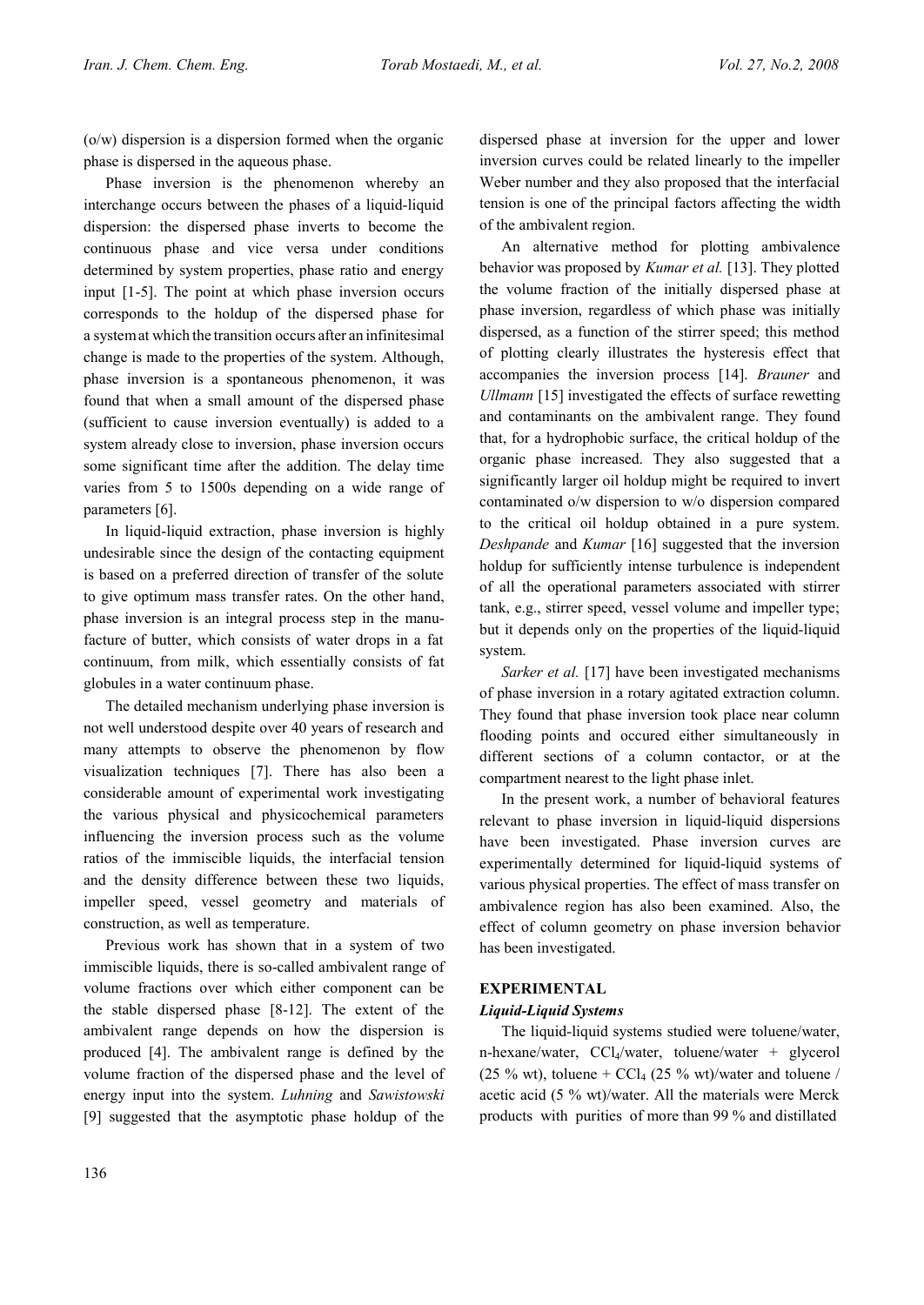| Liquid-Liquid system                          | $\rho_{org}$ (kg/m <sup>3</sup> ) | $\rho_{\rm ag}$ (kg/m <sup>3</sup> ) | $\mu_{\text{org}}$ (mPa.s) | $\mu_{aq}$ (mPa.s) | $\sigma$ (mN/m) |
|-----------------------------------------------|-----------------------------------|--------------------------------------|----------------------------|--------------------|-----------------|
| Toluene/water                                 | 898                               | 996                                  | 0.57                       | 0.96               | 36.1            |
| n-hexane/water                                | 659                               | 995                                  | 0.304                      | 0.97               | 49.7            |
| Toluene /water + glycerol $(25\% \text{ wt})$ | 865                               | 1020                                 | 0.58                       | 2.31               | 27.9            |
| $CCl_{4}/water$                               | 1584                              | 997                                  | 0.90                       | 0.97               | 46.5            |
| Toluene/ acetic acid( $5\%$ wt)/ water        | 858                               | 995                                  | 0.643                      | 0.98               | 23.1            |
| Toluene+ $CCl_4(25\%$ wt)/water               | 1045                              | 996                                  | 0.66                       | 0.97               | 23.4            |

*Table 1: Physical properties of the liquid-liquid systems at room temperature (20 °C).* 

water was used in all experiments. Physical properties of the liquid-liquid systems used in these experiments are listed in table 1. In mass transfer condition, the mass transfer direction was from dispersed phase to continuous phase.

#### *Apparatus*

The experiments described here were conducted in a spray extraction column of 72 mm internal diameter and 650mm height and it was made of pyrex glass. For investigating the effect of column diameter on phase inversion another spray column with 110 mm internal diameter was used. Drop forming was provided by means of variety of glass nozzles located at the bottom of the column. The dispersed phase flowed through a tube to the glass nozzles, whereas the spray column was filled with the continuous phase. The column was washed by chromic acid, acetone and distillated water after each run. In all experiments, two phases were mutually saturated before the experiments by repeated circulation through the column.

#### *Procedure*

The experimental procedure involved operation of the column with a number of nozzles having different diameters. At a certain value of dispersed phase flow rate, when the column reached near flooding condition as indicated by creation of a dense layer of droplets between coalesced dispersed phase and adjacent continuous phase, when the layer height reached one centimeter, inversion was observed to occur [17, 18]. At inversion point, the dispersed phase inlet valve was quickly shut and the holdup of dispersed phase was determined by displacement method.



*Fig. 1: a) Illustration of dispersion bed of (o/w) in n-hexane / water system. b) Illustration of dispersion bed of (w/o) in water/n-hexane system.*

Fig. 1 shows typical phase inversion behavior of nhexane/water system for o/w and w/o dispersions. As it is shown in Fig. 1(a) the dispersion bed of organic phase (nhexane) is formed between continuous phase (water) and dispersed phase (n-hexane) at phase inversion point and as it can be seen in Fig. 1 (b) the dispersion bed of aqueous phase (water) is formed between continuous phase (n-hexane) and dispersed phase (water) at phase inversion point.

#### **RESULTS AND DISCUSSION**

The majority of the experiments conducted to investigate phase inversion in liquid-liquid dispersions have demonstrated the existence of an ambivalence region, which corresponds to a range of volume fractions over which either component can be the stable dispersed phase. Fig. 2 shows the effect of interfacial tension on behavior of ambivalence region. As it is shown in this figure, the organic phase holdup increases at phase inversion point with an increase in interfacial tension for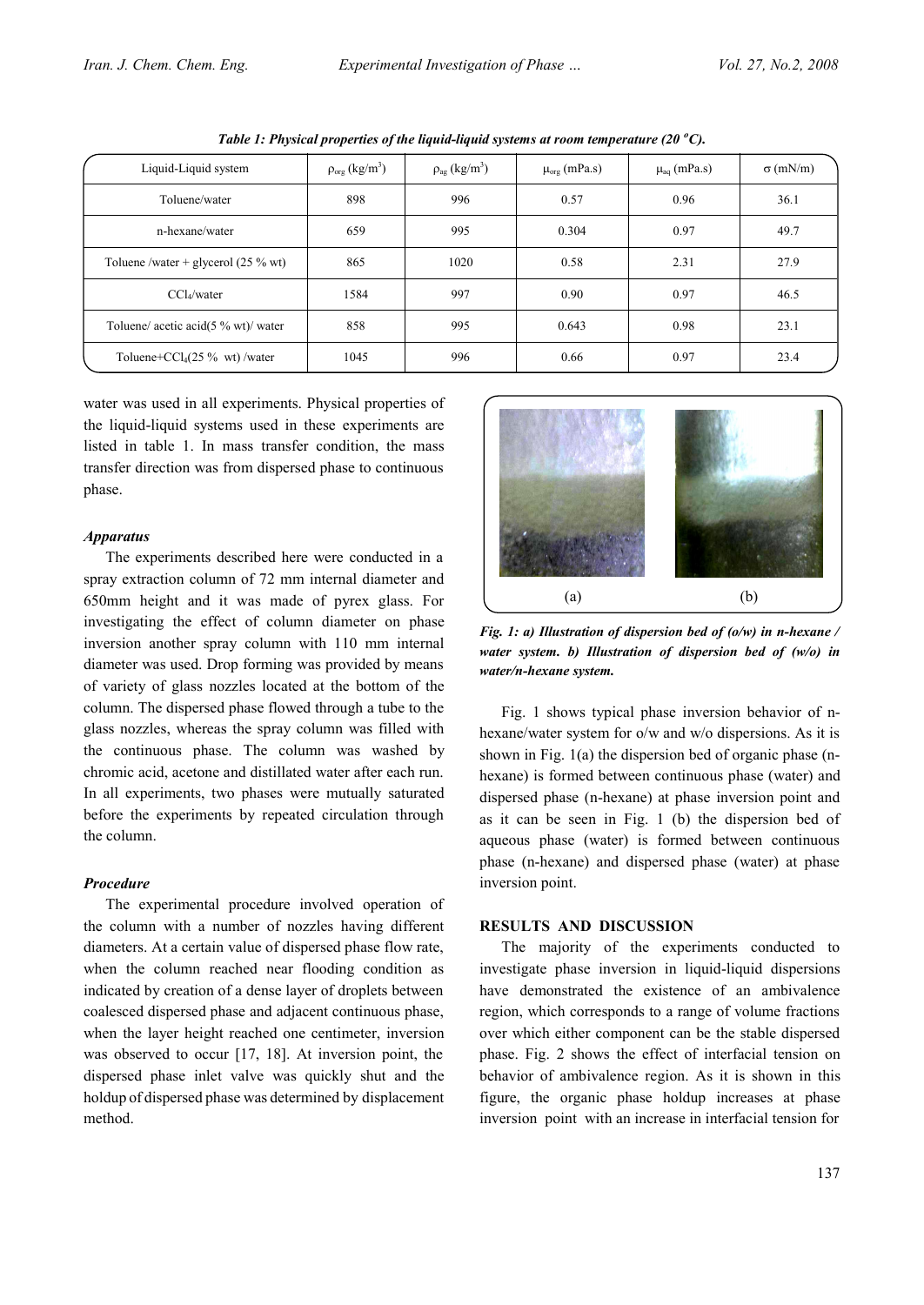both dispersions and the ambivalence region is shifted upward as the interfacial tension increases. It is known that, by increasing the interfacial tension, the sizes of drops are increased and the rate of drop coalescence decreases. Consequently the dispersed phase hold up will increase at phase inversion point. According to Fig. 2, it can be concluded that the value of organic phase holdup at inversion point in n-hexane/water system is higher than that in toluene/water system due to higher interfacial tension. The experimental results of *Norato et al*. [14] show that the lower curve of the ambivalent range undergoes significant drop as the interfacial tension decreases. Similar investigations were also carried out by *Reeve* and *Godfrey* [19]; their experiments show that the width of the ambivalent range is unchanged with variation of the interfacial tension. The experimental results, shown in Fig. 2, seem to agree better with the findings of Reeve and Godfrey.

Fig. 3 shows the influence of density difference on ambivalence region. As it is shown in this figure, the lower curve of the ambivalent range undergoes significant fall as the organic phase density increases. The results also show that the density differences between organic and aqueous phase do not affect significantly the upper curve of the ambivalent range. These results are in agreement with those reported by *Norato et al.* [14]. But some investigators have reported that density differences between phases do not affect the phase inversion behavior [8, 11].

Viscosity of a given phase has been shown to play an important role on phase inversion point and to affect directly the width of the ambivalent range. In general, it has been found that as the viscosity of a liquid phase increases its tendency to be the dispersed phase also increases [8]. Fig. 4 shows the effect of viscosity on ambivalence region. It shows that the upper and lower curves of the ambivalent range move towards higher and lower organic phase volume fractions, respectively, with increasing viscosity ratio, or more dispersed phase is required to invert a dispersion as its viscosity increases. This is due to the fact that the coalescence probability increases with decreasing viscosity of dispersed phase [20]. Similar trends were also found by *Yeh et al.* [21], *Yeo et al.* [7] and *Hu et al.* [22].

Fog. 5 shows the effect of mass transfer on phase inversion for d→c mass transfer direction. This figure



*Fig. 2: The effect of interfacial tension on phase inversion behavior.*



*Fig. 3: The effect of density difference between the two phases on phase inversion behavior.*



*Fig. 4: The effect of aqueous phase viscosity on phase inversion behavior.*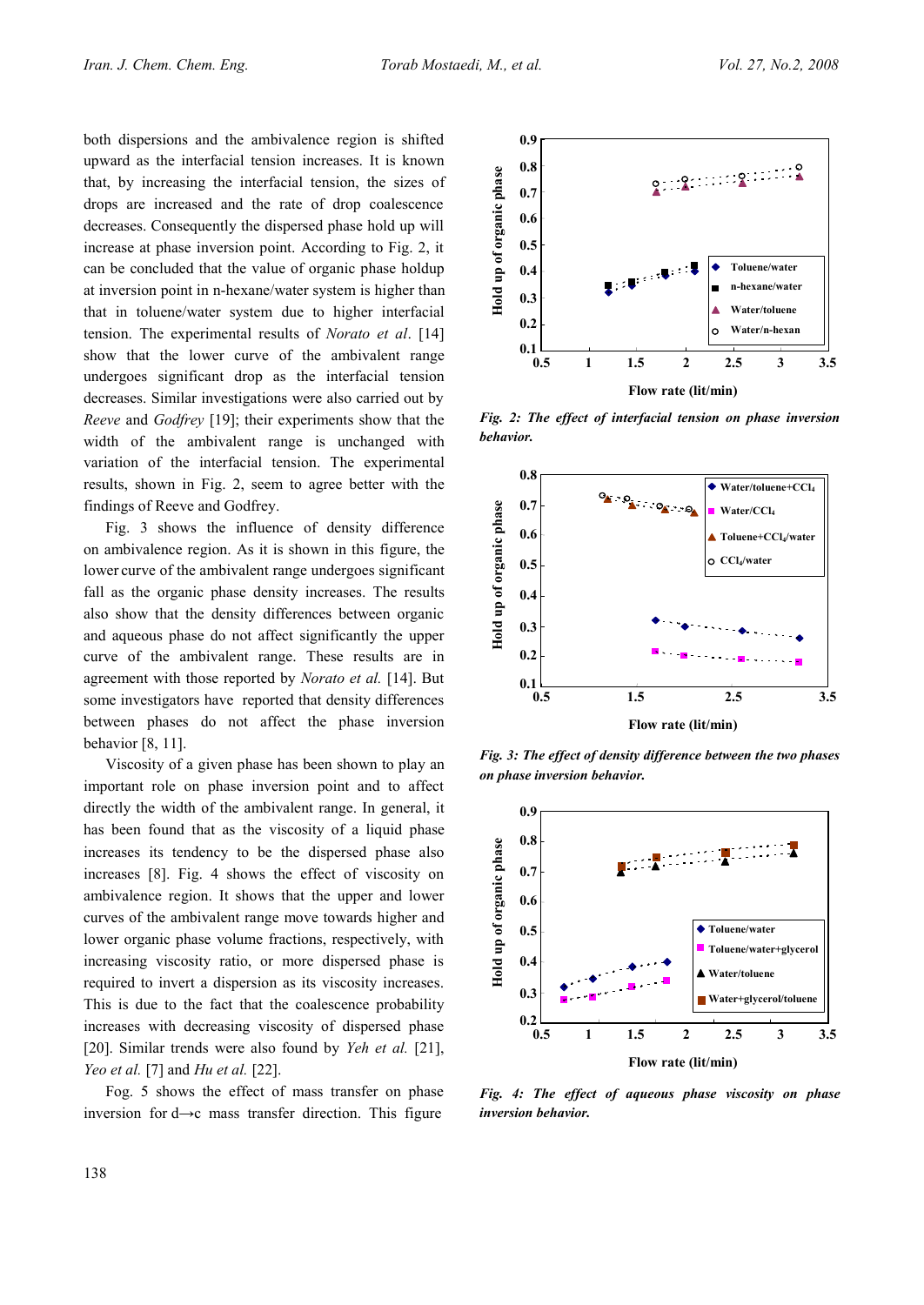

*Fig. 5: The effect of mass transfer on phase inversion behavior.*

shows that the organic phase hold up at inversion point will decrease when the solute is added to the system. This variation could be explained qualitatively in terms of interfacial phenomena and variation of interfacial tension with mass transfer. The solute concentration near the interface decreases during the drop formation when the direction of mass transfer is from dispersed phase to continuous phase. Mass transfer stops at the contacting interface when the droplets are in contact. As a result, the concentration at the contacting interface increases and is higher than that at the non-contacting interface. Except for this contact point, the solute concentration decreases, and the concentration difference between the contacting interface and the non-contacting interface increases. The concentration difference results in the difference of interfacial tension, which in turn works as a driving force for film drainage. Therefore, the coalescence is promoted and consequently phase inversion occurs at lower organic phase hold up [23, 24].

Apart from liquid physical properties (e.g. viscosity, interfacial tension and density), the effect of column geometry on phase inversion has also been studied. Fig. 6 shows the phase inversion behavior of different nozzles diameter. As it is indicated in this figure, the dispersed phase hold up increases at phase inversion point by increasing the nozzle diameter, because the surface area per unit volume decreases by decreasing drop diameter and consequently lower drop coalescence rates lead to higher dispersed phase hold up for phase inversion. This observation is in agreement with those reported by *Yeo et al.* [7].



*Fig. 6: The phase inversion behavior using different nozzles.*

The effect of column diameter on phase inversion has also been investigated by using two different columns of 72 mm and 110 mm diameters. It was observed that by increasing the column diameter, phase inversion may not occur by increasing the dispersed phase hold up. So, it can be concluded that wall effect has an important effect on phase inversion and it can promote the rate of drop coalescence.

#### **CONCLUSIONS**

The behavior of phase inversion has been investigated in a spray extraction column. In these experiments, phase inversion is characterized as the rejection of a fraction of dispersed phase as a dense layer of droplets between the coalesced dispersed phase and the adjacent continuous phase.

The results show that interfacial tension has significant effect on phase inversion and the ambivalence region is shifted upward as the interfacial tension increases. The increase in density difference between the dispersed and continuous phases results in the decrease of organic phase holdup at inversion for o/w dispersion, while it does not affect phase inversion for w/o dispersion. According to the results, the ambivalent region becomes wider as the viscosity of aqueous phase increases. Investigation of the mass transfer conditions show that the organic phase holdup decreases at inversion, when the direction of mass transfer is from dispersed phase to continuous phase. It was found that phase inversion is largely affected by the diameter of nozzle as well as the column diameter.